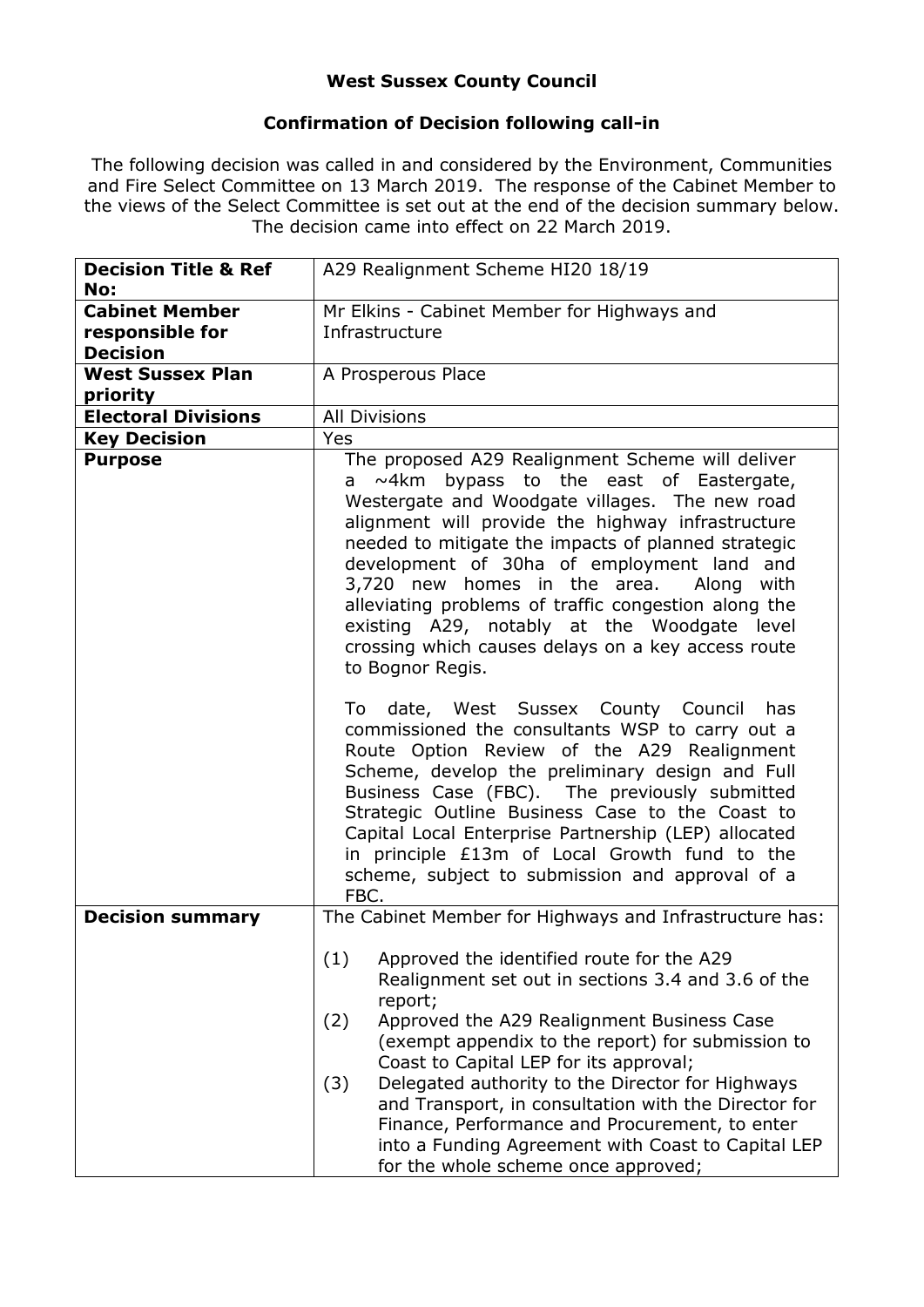| (4)       | Agreed to commence public consultation on the<br>proposed scheme for the A29 Realignment                                                                                                                                                                                                                                                                                                                                                                                                                                             |
|-----------|--------------------------------------------------------------------------------------------------------------------------------------------------------------------------------------------------------------------------------------------------------------------------------------------------------------------------------------------------------------------------------------------------------------------------------------------------------------------------------------------------------------------------------------|
|           | described in section 3 of the report in Feb/March<br>2019;                                                                                                                                                                                                                                                                                                                                                                                                                                                                           |
| (5)       | Authorised, subject to business case approval, the<br>commencement of a process to procure and award<br>a 'design and build' contractor for Phase 1 of the<br>A29 Realignment scheme from the approved list of<br>contractors on the Highways and Transportation                                                                                                                                                                                                                                                                     |
| (6)       | Framework;<br>Delegated authority to the Director for Highways<br>and Transport to award the design and build<br>contract following the outcome of the procurement<br>process; and                                                                                                                                                                                                                                                                                                                                                   |
| (7)       | Delegated authority to the Director for Highways<br>and Transport to submit a planning application for<br>Phase 1 of the scheme.                                                                                                                                                                                                                                                                                                                                                                                                     |
|           | (Due to consultation requirements and the need to<br>ensure as much advance notice of the proposals<br>and the scheme timetable as possible, there has<br>been publicity for this decision. This has been<br>undertaken subject to the call-in process and will<br>not prejudice any request for call-in.)                                                                                                                                                                                                                           |
|           | Following the call-in by the Environment,<br><b>Communities and Fire Select Committee the Cabinet</b><br><b>Member confirmed the following:</b>                                                                                                                                                                                                                                                                                                                                                                                      |
|           | Thank you for making recommendations on the A29<br>Realignment Scheme (HI20 18/19) which were that the<br>Committee:                                                                                                                                                                                                                                                                                                                                                                                                                 |
| $\bullet$ | Supports, in principle, the need for the A29<br>Realignment Scheme.<br>Calls on the Cabinet Member for Highways and                                                                                                                                                                                                                                                                                                                                                                                                                  |
|           | Infrastructure to withdraw this decision and reconsider<br>it in light of the concerns expressed by members<br>today, and that any further decision which commits<br>the County Council to any course of action relating to<br>this is not published until after the current public<br>consultation takes place, in which all contributions are<br>given close consideration.<br>Agrees for the BPG to look into the current process                                                                                                 |
|           | surrounding the initial costing of major projects.                                                                                                                                                                                                                                                                                                                                                                                                                                                                                   |
|           | The scheme will help to deliver the West Sussex Transport<br>Plan and the recently adopted Arun Local Plan which has<br>established the principle of strategic development in the<br>area and the A29 Realignment as part of the supporting<br>infrastructure package. By providing improved<br>infrastructure to support the economy, I consider that the<br>scheme will also help to deliver the West Sussex Plan<br>which is our commitment to our residents. Therefore, it is<br>now up to the County Council to deliver the A29 |